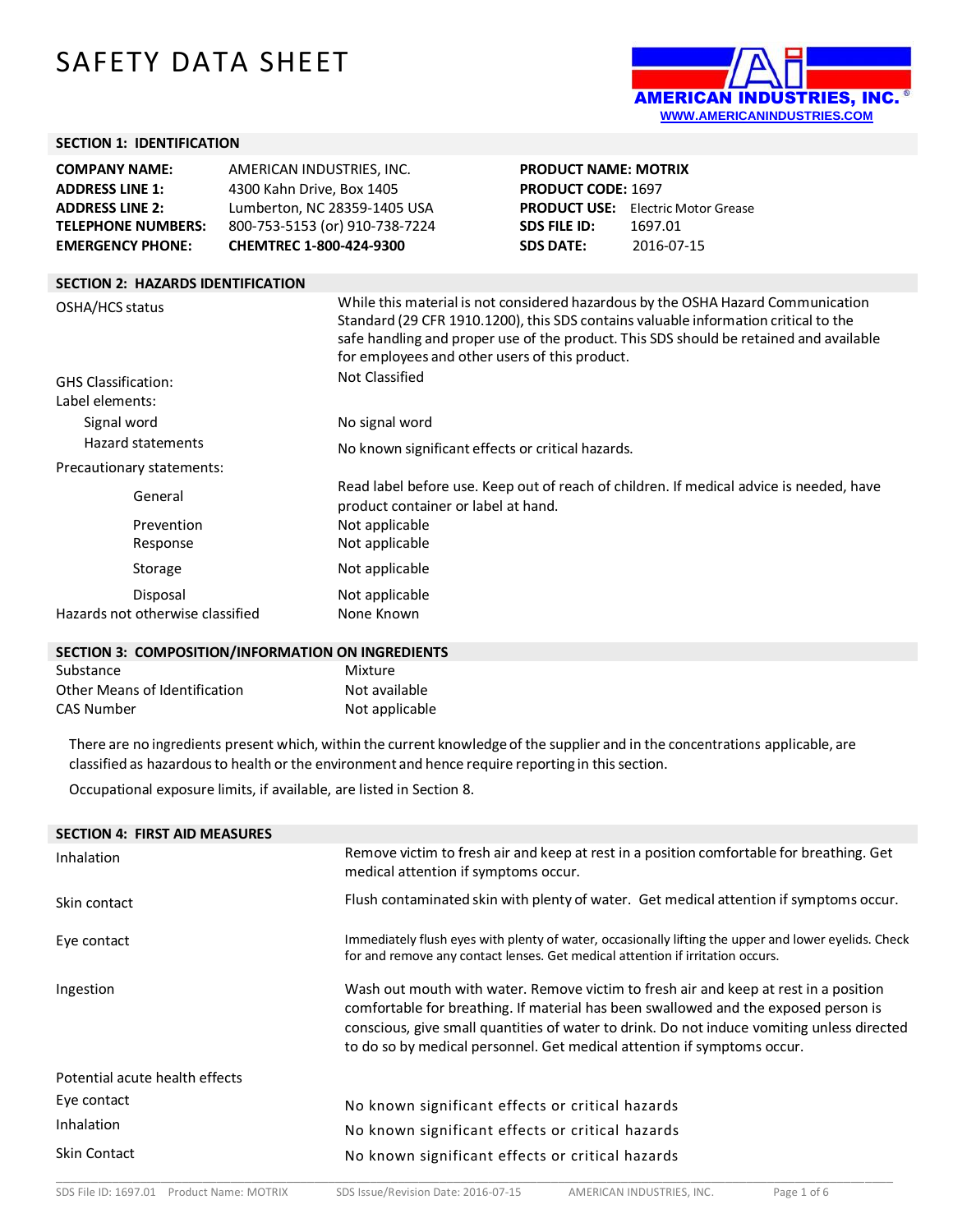| Ingestion                                                                            | No known significant effects or critical hazards                                                                             |
|--------------------------------------------------------------------------------------|------------------------------------------------------------------------------------------------------------------------------|
| Over-exposure signs/symptoms                                                         |                                                                                                                              |
| Eye Contact                                                                          | No known significant effects or critical hazards                                                                             |
| Inhalation                                                                           | No known significant effects or critical hazards                                                                             |
| <b>Skin Contact</b>                                                                  | No known significant effects or critical hazards                                                                             |
| Ingestion                                                                            | No known significant effects or critical hazards                                                                             |
| Indication of immediate medical attention and special treatment needed, if necessary |                                                                                                                              |
| Notes to physician                                                                   | Treat symptomatically. Contact poison treatment specialist immediately if large<br>quantities have been ingested or inhaled. |
| Specific treatments                                                                  | No specific treatment                                                                                                        |
| Protection of first-aiders                                                           | No action shall be taken involving any personal risk or without suitable training.                                           |
| See toxicological information (Section 11)                                           |                                                                                                                              |

| <b>SECTION 5: FIRE-FIGHTING MEASURES</b>           |                                                                                                                                                                        |
|----------------------------------------------------|------------------------------------------------------------------------------------------------------------------------------------------------------------------------|
| Suitable extinguishing media                       | Use dry chemical, $CO2$ , water spray (fog) or foam                                                                                                                    |
| Unsuitable extinguishing media                     | None known                                                                                                                                                             |
| Specific hazards arising from the chemical         | No specific fire or explosion hazard                                                                                                                                   |
| Hazardous thermal decomposition<br>products        | Decomposition products may include the following materials: carbon dioxide carbon,<br>monoxide, metal oxide/oxides                                                     |
| Special protective actions for fire-fighters       | No special measures are required.                                                                                                                                      |
| Special protective equipment for fire-<br>fighters | Fire-fighters should wear appropriate protective equipment and self-contained breathing<br>apparatus (SCBA) with a full face-piece operated in positive pressure mode. |

## **SECTION 6: ACCIDENTAL RELEASE MEASURES**

Personal precautions, protective equipment and emergency procedures

| For non-emergency personnel                           | No action shall be taken involving any personal risk or without suitable training. Keep<br>unnecessary and unprotected personnel from entering. Do not touch or walk through<br>spilled material. Provide adequate personal protective equipment.  |  |  |
|-------------------------------------------------------|----------------------------------------------------------------------------------------------------------------------------------------------------------------------------------------------------------------------------------------------------|--|--|
| For emergency responders                              | If specialized clothing is required to deal with the spillage, take note of any information<br>in Section 8 on suitable and unsuitable materials. See also the information in "For non-<br>emergency personnel".                                   |  |  |
| Environmental precautions                             | Avoid dispersal of spilled material and runoff and contact with soil, waterways, drains<br>and sewers. Inform the relevant authorities if the product has caused environmental<br>pollution (sewers, waterways, soil or air).                      |  |  |
| Methods and materials for containment and cleaning up |                                                                                                                                                                                                                                                    |  |  |
| Small spill                                           | Move containers from spill area. Vacuum or sweep up material and place in a<br>designated, labeled waste container. Dispose of via a licensed waste disposal contractor.                                                                           |  |  |
| Large spill                                           | Move containers from spill area. Prevent entry into sewers, water courses, basements or<br>confined areas. Vacuum or sweep up material and place in a designated, labeled waste<br>container. Dispose of via a licensed waste disposal contractor. |  |  |
|                                                       | Note: See Section 1 for emergency contact information and Section 13 for waste<br>disposal.                                                                                                                                                        |  |  |
|                                                       |                                                                                                                                                                                                                                                    |  |  |

| <b>SECTION 7: HANDLING AND STORAGE</b> |                                                                   |
|----------------------------------------|-------------------------------------------------------------------|
| Precautions for safe handling          |                                                                   |
| Protective measures                    | Put on appropriate personal protective equipment (see Section 8). |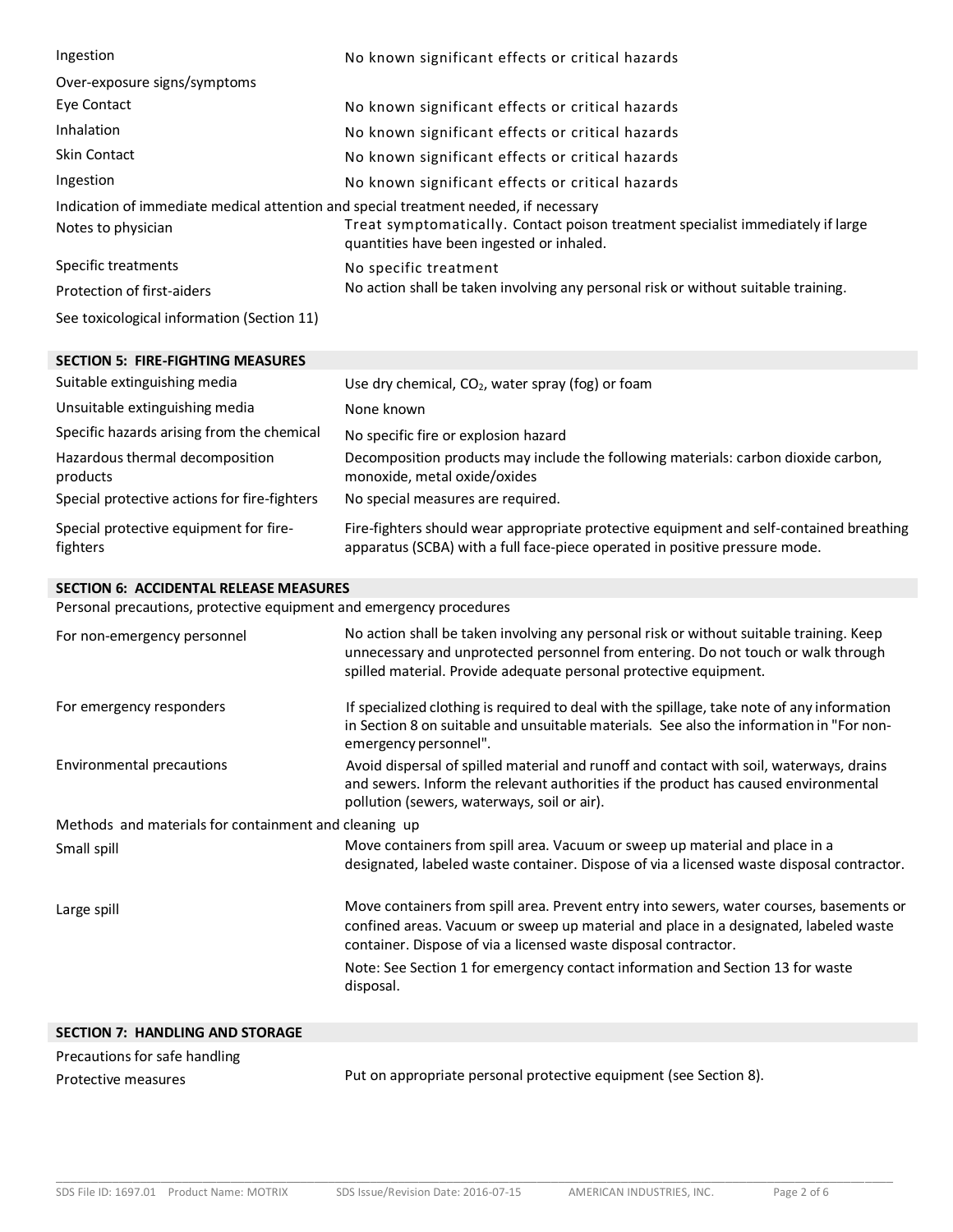| Advice on general occupational hygiene                          | Eating, drinking and smoking should be prohibited in areas where this material is handled,<br>stored and processed. Workers should wash hands and face before eating, drinking and<br>smoking. See also Section 8 for additional information on hygiene measures.                                                                                                                                                                      |
|-----------------------------------------------------------------|----------------------------------------------------------------------------------------------------------------------------------------------------------------------------------------------------------------------------------------------------------------------------------------------------------------------------------------------------------------------------------------------------------------------------------------|
| Conditions for safe storage, including any<br>incompatibilities | Store in accordance with local regulations. Store in original container protected from<br>direct sunlight in a dry, cool and well-ventilated area, away from incompatible<br>materials (see Section 10) and food and drink. Keep container tightly closed and<br>sealed until ready for use. Containers that have been opened must be carefully<br>resealed and kept upright to prevent leakage. Do not store in unlabeled containers. |

Use appropriate containment to avoid environmental contamination.

| SECTION 8: EXPOSURE CONTROLS/PERSONAL PROTECTION |                                                                                                                                                                                                                                                                                                                                                                                                 |  |  |
|--------------------------------------------------|-------------------------------------------------------------------------------------------------------------------------------------------------------------------------------------------------------------------------------------------------------------------------------------------------------------------------------------------------------------------------------------------------|--|--|
| Occupational exposure limits                     | None                                                                                                                                                                                                                                                                                                                                                                                            |  |  |
| Appropriate engineering controls                 | Good general ventilation should be sufficient to control worker exposure to<br>airborne contaminants.                                                                                                                                                                                                                                                                                           |  |  |
| Environmental exposure controls                  | Emissions from ventilation or work process equipment should be checked to ensure they<br>comply with the requirements of environmental protection legislation                                                                                                                                                                                                                                   |  |  |
| Hygiene measures                                 | Wash hands, forearms and face thoroughly after handling chemical products, before<br>eating, smoking and using the lavatory and at the end of the working period. Appropriate<br>techniques should be used to remove potentially contaminated clothing. Wash<br>contaminated clothing before reusing. Ensure that eyewash stations and safety showers<br>are close to the workstation location. |  |  |
| Eye/face protection                              | Safety eyewear complying with an approved standard should be used when a risk<br>assessment indicates this is necessary to avoid exposure to liquid splashes, mists, gases or<br>dusts. If contact is possible, the following protection should be worn, unless the assessment<br>indicates a higher degree of protection: safety glasses with side-shields.                                    |  |  |
| Hand protection                                  | Chemical-resistant, impervious gloves complying with an approved standard should be<br>worn at all times when handling chemical products if a risk assessment indicates this is<br>necessary.                                                                                                                                                                                                   |  |  |
| Body protection                                  | Personal protective equipment for the body should be selected based on the task being<br>performed and the risks involved and should be approved by a specialist before handling<br>this product.                                                                                                                                                                                               |  |  |
| Other skin protection                            | Appropriate footwear and any additional skin protection measures should be selected<br>based on the task being performed and the risks involved and should be approved by a<br>specialist before handling this product.                                                                                                                                                                         |  |  |
| Respiratory protection                           | Use a properly fitted, particulate filter respirator complying with an approved<br>standard if a risk assessment indicates this is necessary. Respirator selection must be<br>based on known or anticipated exposure levels, the hazards of the product and the<br>safe working limits of the selected respirator.                                                                              |  |  |

## **SECTION 9: PHYSICAL AND CHEMICAL PROPERTIES**

| Appearance                                      |                                                  |
|-------------------------------------------------|--------------------------------------------------|
| Physical state                                  | Semi-solid                                       |
| Color                                           | Agua Blue                                        |
| Odor                                            | Mild petroleum                                   |
| Odor Threshold                                  | Not available                                    |
| рH                                              | Not available                                    |
| Melting point                                   | Not available                                    |
| Boiling point                                   | Not available                                    |
| Flash point                                     | Closed cup: $245^{\circ}$ C (475 <sup>o</sup> F) |
| <b>Burning Time</b>                             | Not available                                    |
| <b>Burning rate</b>                             | Not available                                    |
| Evaporation rate                                | Not available                                    |
| Flammability (solid, gas)                       | Not available                                    |
| Lower and upper explosive (flammable)<br>limits | Not available                                    |

\_\_\_\_\_\_\_\_\_\_\_\_\_\_\_\_\_\_\_\_\_\_\_\_\_\_\_\_\_\_\_\_\_\_\_\_\_\_\_\_\_\_\_\_\_\_\_\_\_\_\_\_\_\_\_\_\_\_\_\_\_\_\_\_\_\_\_\_\_\_\_\_\_\_\_\_\_\_\_\_\_\_\_\_\_\_\_\_\_\_\_\_\_\_\_\_\_\_\_\_\_\_\_\_\_\_\_\_\_\_\_\_\_\_\_\_\_\_\_\_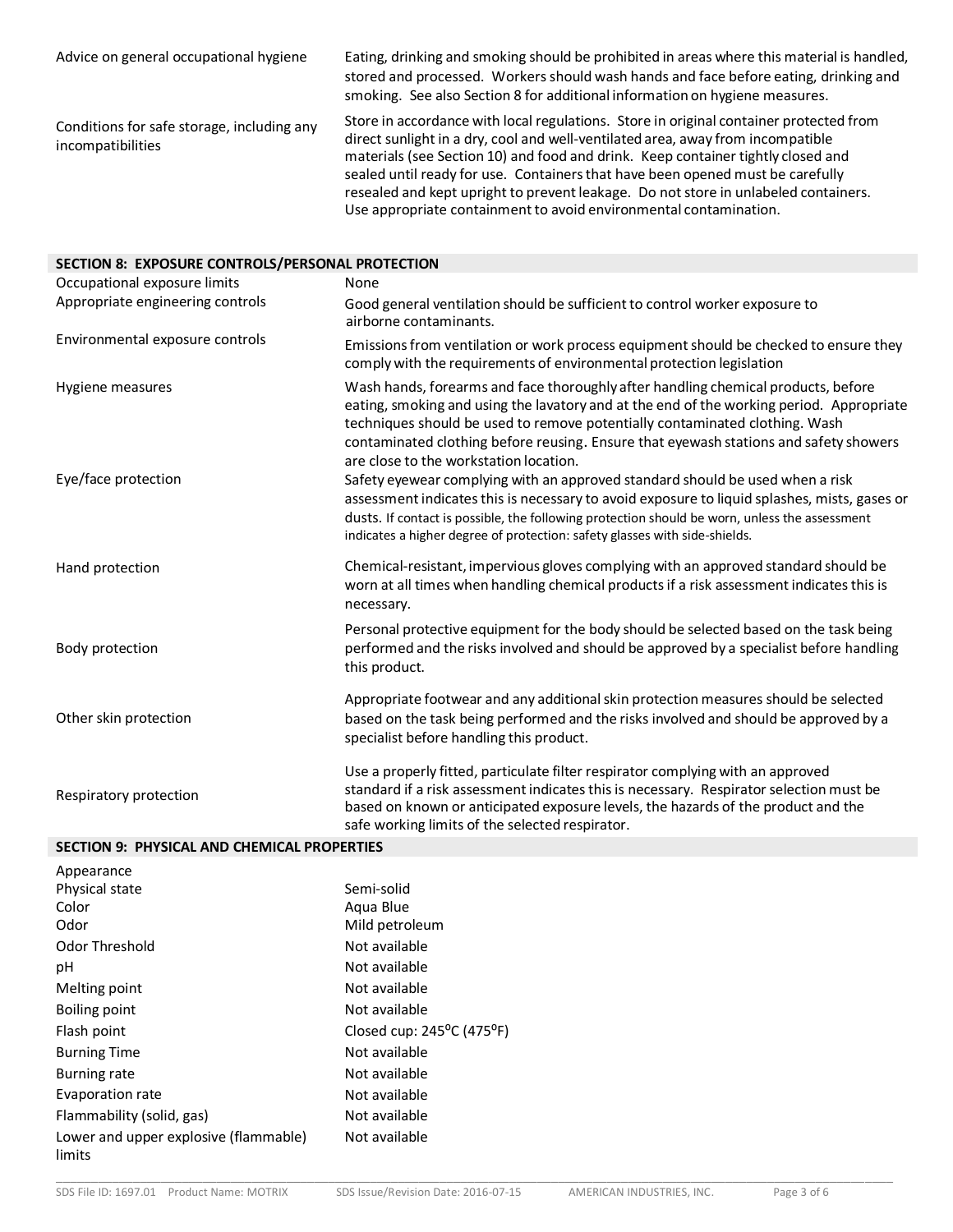| Vapor pressure                                                                           | Not available                                                                                           |                                                                                            |  |
|------------------------------------------------------------------------------------------|---------------------------------------------------------------------------------------------------------|--------------------------------------------------------------------------------------------|--|
| Vapor density                                                                            | Not available                                                                                           |                                                                                            |  |
| Relative density                                                                         | $0.9$ g/ml                                                                                              |                                                                                            |  |
| Solubility                                                                               | Insoluble in water                                                                                      |                                                                                            |  |
| Partition coefficient" n-octanol/water                                                   | Not available                                                                                           |                                                                                            |  |
| Auto-ignition temperature                                                                | Not available                                                                                           |                                                                                            |  |
| Decomposition temperature                                                                | Not available                                                                                           |                                                                                            |  |
| SADT                                                                                     | Not available                                                                                           |                                                                                            |  |
| Viscosity                                                                                | Kinematic (40°C (104°F)): 1.29 cm2/s (129 cSt)                                                          |                                                                                            |  |
| SECTION 10: STABILITY AND REACTIVITY                                                     |                                                                                                         |                                                                                            |  |
| Reactivity                                                                               |                                                                                                         | No specific test data related to reactivity available for this product or its ingredients. |  |
| Chemical stability                                                                       | The product is stable                                                                                   |                                                                                            |  |
| Possibility of hazardous reactions                                                       |                                                                                                         | Under normal conditions of storage and use, hazardous reactions will not occur.            |  |
| Conditions to avoid                                                                      | No specific data.                                                                                       |                                                                                            |  |
| Incompatible materials                                                                   | Reactive or incompatible with the following materials: oxidizing materials.                             |                                                                                            |  |
| Hazardous decomposition products                                                         | Under normal conditions of storage and use, hazardous decomposition products should<br>not be produced. |                                                                                            |  |
| <b>SECTION 11: TOXICOLOGICAL INFORMATION</b>                                             |                                                                                                         |                                                                                            |  |
| Acute toxicity                                                                           | There is no data available                                                                              |                                                                                            |  |
| Irritation/Corrosion<br>Sensitization                                                    | There is no data available<br>There is no data available                                                |                                                                                            |  |
| Mutagenicity<br>Carcinogenicity                                                          | There is no data available<br>There is no data available                                                |                                                                                            |  |
| Reproductive toxicity                                                                    | There is no data available                                                                              |                                                                                            |  |
| Teratogenicity                                                                           | There is no data available                                                                              |                                                                                            |  |
| Specific target organ toxicity (single<br>exposure)                                      | There is no data available                                                                              |                                                                                            |  |
| Specific target organ toxicity (repeated<br>exposure)                                    | There is no data available                                                                              |                                                                                            |  |
| Aspiration hazard                                                                        | There is no data available                                                                              |                                                                                            |  |
| Information on the likely routes of<br>exposure<br>Potential acute health effects        | Dermal contact. Eye contact. Ingestion.                                                                 |                                                                                            |  |
|                                                                                          | Eye contact                                                                                             | No known significant effects or critical hazards                                           |  |
|                                                                                          | Inhalation                                                                                              | No known significant effects or critical hazards                                           |  |
|                                                                                          | Skin contact                                                                                            | No known significant effects or critical hazards                                           |  |
|                                                                                          | Ingestion                                                                                               | No known significant effects or critical hazards                                           |  |
| Symptoms related to the physical, chemical and toxicological characteristics             |                                                                                                         |                                                                                            |  |
|                                                                                          | Eye contact                                                                                             | No known significant effects or critical hazards                                           |  |
|                                                                                          | Inhalation                                                                                              | No known significant effects or critical hazards                                           |  |
|                                                                                          | Skin contact                                                                                            | No known significant effects or critical hazards                                           |  |
| Delayed and immediate effects and also chronic effects from short and long term exposure | Ingestion                                                                                               | No known significant effects or critical hazards                                           |  |
|                                                                                          | Short term exposure potential<br>immediate effects                                                      | No known significant effects or critical hazards                                           |  |
|                                                                                          | Short term exposure potential<br>delayed effects                                                        | No known significant effects or critical hazards                                           |  |
|                                                                                          | Long term exposure potential<br>immediate effects                                                       | No known significant effects or critical hazards                                           |  |
|                                                                                          | Long term exposure potential<br>delayed effects                                                         | No known significant effects or critical hazards                                           |  |
| Potential chronic health effects                                                         |                                                                                                         |                                                                                            |  |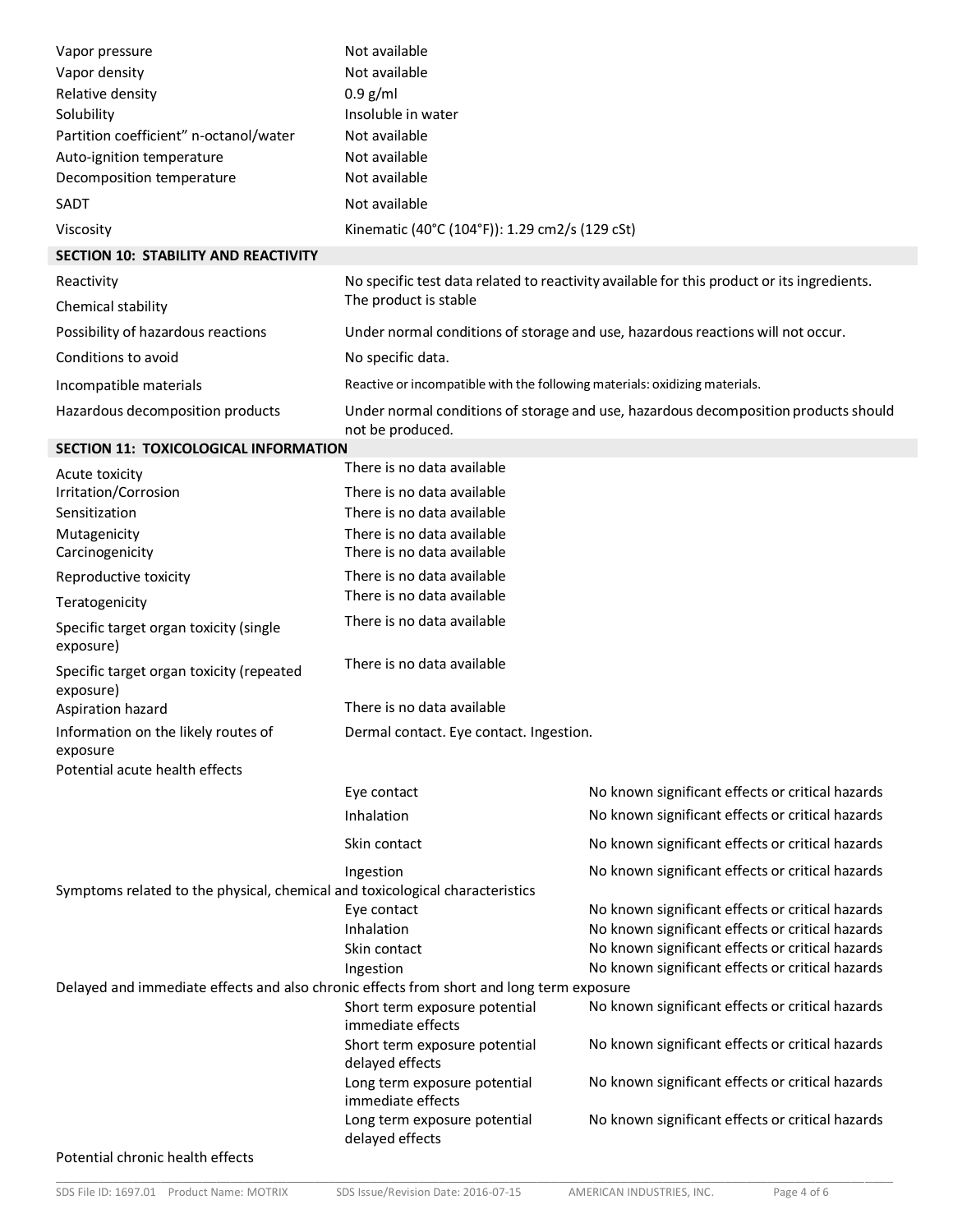|                                                                                                      | General                                                                                                                                                                                                         | No known significant effects or critical hazards                                                                                                                                                                                                                                                                                                                                                                                                                                                                                                                                                                                                                                                                                                                                                                                                                                                        |
|------------------------------------------------------------------------------------------------------|-----------------------------------------------------------------------------------------------------------------------------------------------------------------------------------------------------------------|---------------------------------------------------------------------------------------------------------------------------------------------------------------------------------------------------------------------------------------------------------------------------------------------------------------------------------------------------------------------------------------------------------------------------------------------------------------------------------------------------------------------------------------------------------------------------------------------------------------------------------------------------------------------------------------------------------------------------------------------------------------------------------------------------------------------------------------------------------------------------------------------------------|
|                                                                                                      | Carcinogenicity                                                                                                                                                                                                 | No known significant effects or critical hazards                                                                                                                                                                                                                                                                                                                                                                                                                                                                                                                                                                                                                                                                                                                                                                                                                                                        |
|                                                                                                      | Mutagenicity                                                                                                                                                                                                    | No known significant effects or critical hazards                                                                                                                                                                                                                                                                                                                                                                                                                                                                                                                                                                                                                                                                                                                                                                                                                                                        |
|                                                                                                      | Teratogenicity                                                                                                                                                                                                  | No known significant effects or critical hazards                                                                                                                                                                                                                                                                                                                                                                                                                                                                                                                                                                                                                                                                                                                                                                                                                                                        |
|                                                                                                      | Developmental effects<br>Fertility effect                                                                                                                                                                       | No known significant effects or critical hazards                                                                                                                                                                                                                                                                                                                                                                                                                                                                                                                                                                                                                                                                                                                                                                                                                                                        |
|                                                                                                      |                                                                                                                                                                                                                 | No known significant effects or critical hazards<br>There is no data available                                                                                                                                                                                                                                                                                                                                                                                                                                                                                                                                                                                                                                                                                                                                                                                                                          |
| Numerical measures of toxicity-Acute toxicity estimates<br><b>SECTION 12: ECOLOGICAL INFORMATION</b> |                                                                                                                                                                                                                 |                                                                                                                                                                                                                                                                                                                                                                                                                                                                                                                                                                                                                                                                                                                                                                                                                                                                                                         |
| Toxicity                                                                                             | There is no data available.                                                                                                                                                                                     |                                                                                                                                                                                                                                                                                                                                                                                                                                                                                                                                                                                                                                                                                                                                                                                                                                                                                                         |
| Persistence and degradability                                                                        | There is no data available                                                                                                                                                                                      |                                                                                                                                                                                                                                                                                                                                                                                                                                                                                                                                                                                                                                                                                                                                                                                                                                                                                                         |
| Bioaccumulative potential                                                                            | There is no data available                                                                                                                                                                                      |                                                                                                                                                                                                                                                                                                                                                                                                                                                                                                                                                                                                                                                                                                                                                                                                                                                                                                         |
| Mobility in soil-Soil/water partition<br>coefficient (Koc)                                           | Not available                                                                                                                                                                                                   |                                                                                                                                                                                                                                                                                                                                                                                                                                                                                                                                                                                                                                                                                                                                                                                                                                                                                                         |
| Other adverse effects                                                                                |                                                                                                                                                                                                                 | No known significant effects or critical hazards.                                                                                                                                                                                                                                                                                                                                                                                                                                                                                                                                                                                                                                                                                                                                                                                                                                                       |
| <b>SECTION 13: DISPOSAL CONSIDERATIONS</b>                                                           |                                                                                                                                                                                                                 |                                                                                                                                                                                                                                                                                                                                                                                                                                                                                                                                                                                                                                                                                                                                                                                                                                                                                                         |
| Disposal methods                                                                                     |                                                                                                                                                                                                                 | The generation of waste should be avoided or minimized wherever possible. Disposal of<br>this product, solutions and any by-products should comply with the requirements of<br>environmental protection and waste disposal legislation and any regional local authority<br>requirements. Dispose of surplus and non-recyclable products via a licensed waste<br>disposal contractor. Waste should not be disposed of untreated to the sewer unless<br>fully compliant with the requirements of all authorities with jurisdiction. Waste<br>packaging should be recycled. Incineration or landfill should only be considered when<br>recycling is not feasible. This material and its container must be disposed of in a safe<br>way. Empty containers or liners may retain some product residues. Avoid dispersal of<br>spilled material and runoff and contact with soil, waterways, drains and sewers |
| <b>SECTION 14: TRANSPORT INFORMATION</b>                                                             |                                                                                                                                                                                                                 |                                                                                                                                                                                                                                                                                                                                                                                                                                                                                                                                                                                                                                                                                                                                                                                                                                                                                                         |
| DOT                                                                                                  | Not regulated.                                                                                                                                                                                                  |                                                                                                                                                                                                                                                                                                                                                                                                                                                                                                                                                                                                                                                                                                                                                                                                                                                                                                         |
| Environmental hazards                                                                                | No                                                                                                                                                                                                              |                                                                                                                                                                                                                                                                                                                                                                                                                                                                                                                                                                                                                                                                                                                                                                                                                                                                                                         |
| Special precautions for user                                                                         | Transport within user's premises: always transport in closed containers that are upright<br>and secure. Ensure that persons transporting the product know what to do in the event<br>of an accident or spillage |                                                                                                                                                                                                                                                                                                                                                                                                                                                                                                                                                                                                                                                                                                                                                                                                                                                                                                         |
| Transport in bulk according to Annex II of<br>MARPOL 73/78 and the IBC Code                          | Not available                                                                                                                                                                                                   |                                                                                                                                                                                                                                                                                                                                                                                                                                                                                                                                                                                                                                                                                                                                                                                                                                                                                                         |
| <b>SECTION 15: REGULATORY INFORMATION</b>                                                            |                                                                                                                                                                                                                 |                                                                                                                                                                                                                                                                                                                                                                                                                                                                                                                                                                                                                                                                                                                                                                                                                                                                                                         |
| US Federal regulations                                                                               |                                                                                                                                                                                                                 |                                                                                                                                                                                                                                                                                                                                                                                                                                                                                                                                                                                                                                                                                                                                                                                                                                                                                                         |
| TSCA 8(a) CDR Exempt/partial exemption                                                               | Not determined                                                                                                                                                                                                  |                                                                                                                                                                                                                                                                                                                                                                                                                                                                                                                                                                                                                                                                                                                                                                                                                                                                                                         |
| United States inventory (TSCA 8b)                                                                    | Not determined                                                                                                                                                                                                  |                                                                                                                                                                                                                                                                                                                                                                                                                                                                                                                                                                                                                                                                                                                                                                                                                                                                                                         |
| Clean Air Act Section 112 (b) Hazardous Air<br>Pollutants (HAPs)                                     | Not listed                                                                                                                                                                                                      |                                                                                                                                                                                                                                                                                                                                                                                                                                                                                                                                                                                                                                                                                                                                                                                                                                                                                                         |
| Clean Air Act Section 602 Class I Substances                                                         | Not listed                                                                                                                                                                                                      |                                                                                                                                                                                                                                                                                                                                                                                                                                                                                                                                                                                                                                                                                                                                                                                                                                                                                                         |
| Clean Air Act Section 602 Class II Substances                                                        | No listed                                                                                                                                                                                                       |                                                                                                                                                                                                                                                                                                                                                                                                                                                                                                                                                                                                                                                                                                                                                                                                                                                                                                         |
| DEA List I Chemicals (Precursor Chemicals)                                                           | Not listed                                                                                                                                                                                                      |                                                                                                                                                                                                                                                                                                                                                                                                                                                                                                                                                                                                                                                                                                                                                                                                                                                                                                         |
| DEA : List II Chemicals (Essential Chemicals)                                                        | Not listed                                                                                                                                                                                                      |                                                                                                                                                                                                                                                                                                                                                                                                                                                                                                                                                                                                                                                                                                                                                                                                                                                                                                         |
| Sara 302/304 Composition/information on                                                              | No products were found                                                                                                                                                                                          |                                                                                                                                                                                                                                                                                                                                                                                                                                                                                                                                                                                                                                                                                                                                                                                                                                                                                                         |
| ingredients<br>SARA 304 RQ                                                                           | Not applicable                                                                                                                                                                                                  |                                                                                                                                                                                                                                                                                                                                                                                                                                                                                                                                                                                                                                                                                                                                                                                                                                                                                                         |
| SARA 311/312 Classification                                                                          | Not applicable                                                                                                                                                                                                  |                                                                                                                                                                                                                                                                                                                                                                                                                                                                                                                                                                                                                                                                                                                                                                                                                                                                                                         |
| Composition/Information on ingredients                                                               | No products were found.                                                                                                                                                                                         |                                                                                                                                                                                                                                                                                                                                                                                                                                                                                                                                                                                                                                                                                                                                                                                                                                                                                                         |
| <b>State Regulations</b>                                                                             |                                                                                                                                                                                                                 |                                                                                                                                                                                                                                                                                                                                                                                                                                                                                                                                                                                                                                                                                                                                                                                                                                                                                                         |
| Massachusetts                                                                                        |                                                                                                                                                                                                                 | The following components are listed: Limestone                                                                                                                                                                                                                                                                                                                                                                                                                                                                                                                                                                                                                                                                                                                                                                                                                                                          |
| New York                                                                                             |                                                                                                                                                                                                                 | None of the components are listed                                                                                                                                                                                                                                                                                                                                                                                                                                                                                                                                                                                                                                                                                                                                                                                                                                                                       |
| New Jersey                                                                                           |                                                                                                                                                                                                                 | The following components are listed: Limestone                                                                                                                                                                                                                                                                                                                                                                                                                                                                                                                                                                                                                                                                                                                                                                                                                                                          |
|                                                                                                      |                                                                                                                                                                                                                 |                                                                                                                                                                                                                                                                                                                                                                                                                                                                                                                                                                                                                                                                                                                                                                                                                                                                                                         |